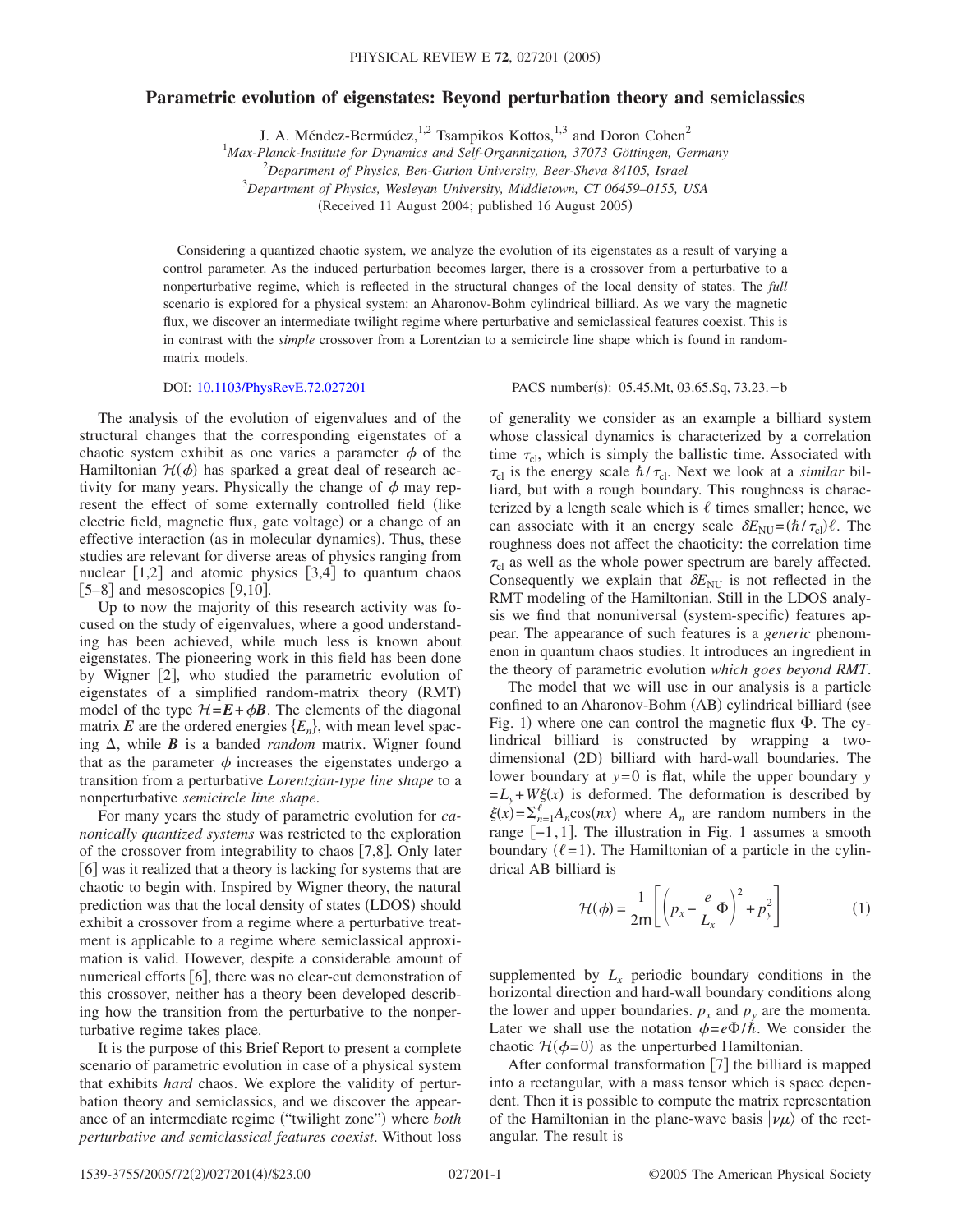

FIG. 1. Left: two-dimensional billiard with  $\ell = 1$ . Right: corresponding Aharonov-Bohm cylinder.

$$
\mathcal{H}_{\nu\mu,\nu'\mu'}(\phi) = \frac{\hbar^2}{2\pi m} \Bigg\{ \pi \Bigg( \nu - \frac{\phi}{2\pi} \Bigg)^2 \delta_{\nu,\nu'} \delta_{\mu,\mu'} \Bigg. \\ + \Bigg[ \frac{\mu^2}{8\alpha^2} J_{\nu'\nu}^{(0,2)} + \epsilon^2 J_{\nu'\nu}^{(2,2)} \Bigg( \frac{1}{8} + \frac{\pi^2 \mu^2}{6} \Bigg) \Bigg] \delta_{\mu,\mu'} \Bigg. \\ + (-1)^{\mu+\mu'} \mu \mu' \Bigg[ \epsilon^2 \frac{2(\mu^2 + \mu'^2)}{(\mu^2 - \mu'^2)^2} J_{\nu'\nu}^{(2,2)} \Bigg. \\ - i\epsilon \frac{\nu + \nu' - \phi/\pi}{\mu^2 - \mu'^2} J_{\nu'\nu}^{(1,1)} \Bigg] \Bigg\}, \tag{2}
$$

where

$$
J_{\nu'\nu}^{(l,k)} = \int_0^{L_x} dx \, e^{i(\nu'-\nu)2\pi x/L_x} \left(\frac{d\xi}{dx}\right)^l \frac{1}{[1+\epsilon\xi(x)]^k}.
$$

The classical dimensionless parameters of the model are the aspect ratio  $\alpha = L_v/L_v$ , the tilt relative amplitude  $\epsilon = W/L_v$ , and the roughness parameter  $\ell$ . Upon quantization we have  $\hbar$ , which together with  $m$  and  $E$  determines the de Broglie wavelength of the particle and, hence, leads to an additional dimensionless parameter  $n_E = [L_x L_y / (2 \pi \hbar^2)] \text{m}E$ . For 2D billiards the mean level spacing  $\Delta$  is constant, and hence  $n_E$  $=E/\Delta \propto 1/\hbar^2$  can be interpreted as either the scaled energy or as the level index. Optionally we define a semiclassical parameter  $\hbar_{\text{scaled}}=1/\sqrt{n_E}$ .

In the numerical study we have taken  $\epsilon = 0.06$  and  $\alpha = 1$ , for which the classical dynamics is completely chaotic for any  $\phi$ ). We consider either  $\ell = 1$  for a smooth boundary or  $\ell = 100$  for a rough boundary. The eigenstates  $|n(\phi)\rangle$  of the Hamiltonian  $\mathcal{H}(\phi)$  were found numerically for various values of the flux  $(0.0006 < \phi < 60)$ . We were interested in the states within an energy window  $\delta E \approx 45$  that contains  $\delta n_E$  $\sim$  200 levels around the energy  $E \approx 400$ . Note that the size of the energy window is classically small  $(\delta E \ll E)$ , but quantum mechanically large  $(\delta E \gg \Delta)$ .

The object of our interest is the overlaps of the eigenstates  $|n(\phi)\rangle$  with a given eigenstate  $|m(0)\rangle$  of the unperturbed Hamiltonian:

$$
P(n|m) = |\langle n(\phi)|m(0)\rangle|^2 = \int \frac{dx dy dp_x dp_y}{(2\pi\hbar)^2} \rho^{(n)} \rho^{(m)}.
$$
 (3)

The overlaps  $P(n|m)$  can be regarded as a distribution with respect to *n*. Up to some trivial scaling it is essentially the LDOS. The associated dispersion is defined as  $\delta E$  $P\left[\sum P(n|m)(E_n - E_m)^2\right]^{1/2}$ . In practice we plot  $P(n|m)$  as a function of  $r = n - m$  or as a function of  $(E_n - E_m)$  and average

over the reference state  $m$ . The second equality in Eq.  $(3)$  is useful for the semiclassical analysis. It involves the Wigner functions  $\rho^{(n)}(x, y, p_x, p_y)$  which are associated with the eigenstates  $|n(\phi)\rangle$ . The semiclassical approximation is based on the microcanonical approximation *n*- $\phi \propto \delta(E_n)$  $-\mathcal{H}(x, y, p_x, p_y)$ . With this approximation the integral can be calculated analytically, leading to

$$
P_{\rm cl}(n|m) = \frac{\Delta}{\pi \sqrt{2(\delta E_{\rm cl})^2 - [(E_n - E_m) - \delta E_{\rm cl}^2/(2E_m)]^2}}, \quad (4)
$$

where  $\delta E_{\text{cl}} = (\hbar v_E / L_x) \phi$  with  $v_E = (2E/\text{m})^{1/2}$ . It is implicit in Eq. (4) that  $P_{cl}(n|m) = 0$  outside of the allowed range, which is where the expression under the square root is negative: For large  $|E_n - E_m|$  there is no intersection of the corresponding energy surfaces and, hence, no classical overlap.

A few words are in order regarding the quantum to classical correspondence (QCC). Whenever  $P(n|m) \approx P_{cl}(n|m)$ we call it a "detailed QCC," while  $\delta E \approx \delta E_{\text{cl}}$  is referred to as a "restricted QCC" [6]. It is remarkable that the (robust) restricted QCC holds even if the (fragile) detailed QCC fails completely. We have verified that also in the present system  $\delta E$  is numerically indistinguishable from  $\delta E_{\text{cl}}$ .

A fixed assumption of this work is that  $\phi$  is classically small. But quantum mechanically it can be either "small" or "large." Quantum mechanically *small*  $\phi$  means that perturbation theory does provide a valid approximation for  $P(n|m)$ . What is the *border* between the perturbative regime and nonperturbative regime, we discuss later. First we would like to show that the prediction which is based on perturbation theory, to be denoted as  $P_{\text{prt}}(n|m)$ , is very different from the semiclassical approximation.

In order to write the expression for  $P_{\text{prt}}(n|m)$  we have first to clarify how to apply perturbation theory in the context of the present model. To this end, we write the perturbed Hamiltonian  $H(\phi)$  in the basis of  $H(\phi=0)$ . Since we assume that the perturbation is classically small, it follows that we can linearize the Hamiltonian with respect to  $\phi$ . Consequently the perturbed Hamiltonian is written as  $\mathcal{H} = \mathbf{E} + \phi \mathbf{B}$ , where  $E = diag{E_n}$  is a diagonal matrix, while **B** ={-( $\hbar$ /*e*) $\mathcal{I}_{nm}$ }. The current operator is conventionally defined as

$$
\mathcal{I} \equiv -\frac{\partial \mathcal{H}}{\partial \Phi} = \left[e/(\mathsf{m}L_x)\right] p_x.
$$

Its matrix elements can be found using a semiclassical recipe  $[11]$ : namely,  $|Z_{nm}|^2 \approx (\Delta/(2\pi\hbar))\tilde{C}((E_n - E_m)/\hbar)$ , where  $\tilde{C}(\omega)$ is the Fourier transform of the current-current correlation function  $C(\tau)$ . Conventional condensed-matter calculations are done for *disordered* rings where one assumes  $C(\tau)$  to be exponential, with time constant  $\tau_{cl}$  which is essentially the ballistic time. Hence  $\tilde{C}(\omega) \propto 1/[\omega^2 + (1/\tau_{\rm cl})^2]$  is a Lorentzian. This Lorentzian approximation works well also for the chaotic ring that we consider. In fact we can do better by exploiting a relation between  $\mathcal{I}(t)$  and the force  $\mathcal{F}(t) = -\dot{p}_x$ , leading to  $\tilde{C}(\omega) = (e/(\mathsf{m}L_x))^2 \tilde{C}_{\mathcal{F}}(\omega)/\omega^2$ . The force  $\mathcal{F}(t)$  is a train of spikes corresponding to collisions with the boundaries. Assuming that the collisions are uncorrelated on short times we have  $\tilde{C}_{\mathcal{F}}(\omega) \approx (8/3 \pi) m^2 v_E^3 / L_y$ , for  $\omega \ge (1/\tau_{cl})$ . This is known as the "white noise" approximation  $[12]$ . We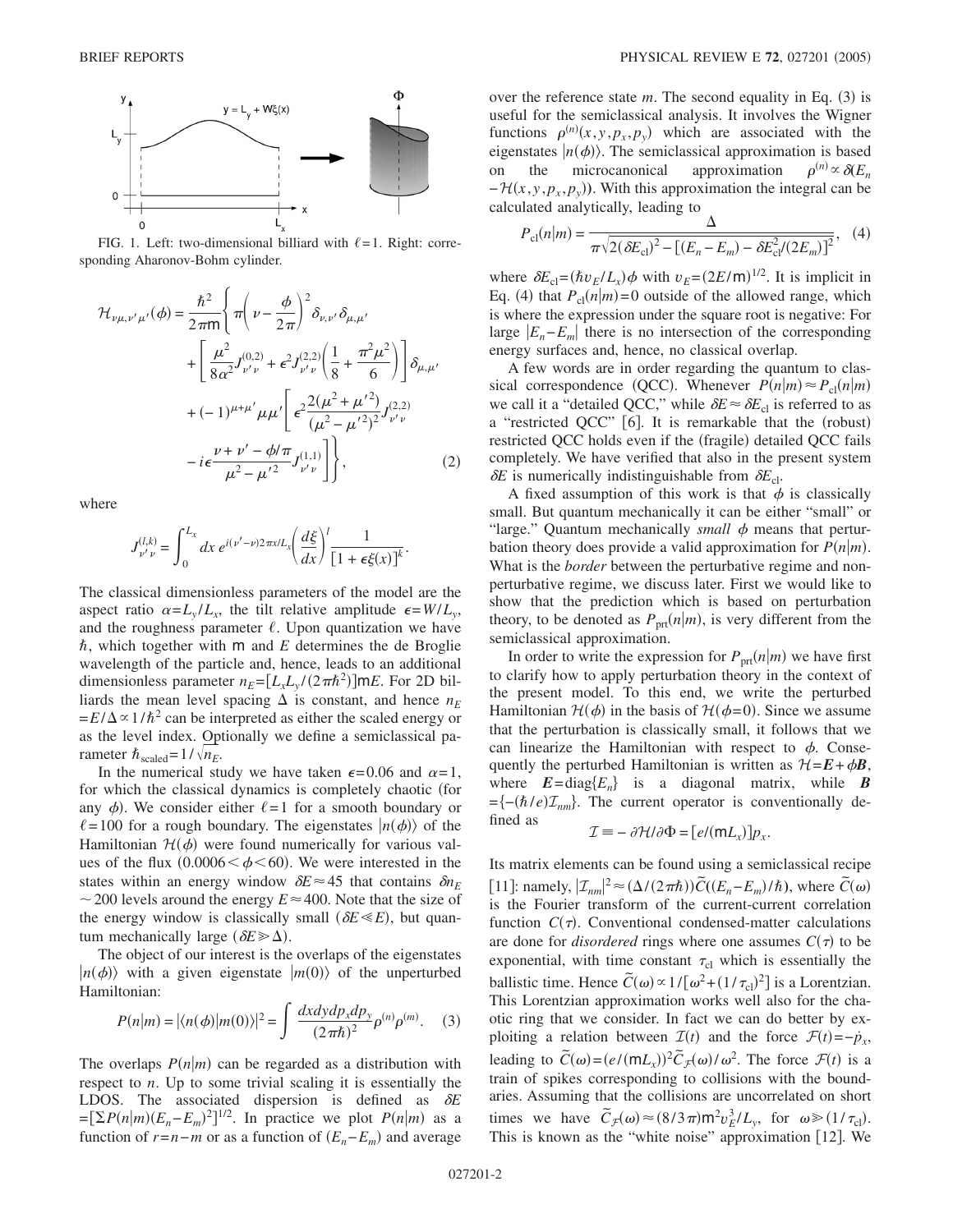

FIG. 2. (Color online) (a) The classical power spectrum  $C(\omega)$  plotted (as green/gray curves) together with the quantum mechanical band profile (the dark curve)  $(2\pi e^2/\Delta\hbar)|\mathbf{B}_{nm}|^2$  for  $\ell=1$  and  $\hbar_{\text{scaled}}\approx 0.018$ . (b) The LDOS kernel  $P(n|m)$  in the perturbative regime for a billiard with  $\ell = 100$  and perturbation  $\phi = 2.7$ . (c) Same as (b) but zoomed-in normal scale. The width of the nonperturbative component is  $\Gamma/\Delta$  $=$  36. Note that in this regime the variance  $\Delta E/\Delta \approx 58$  is still dominated by the (perturbative) tails. For comparison we display the calculated  $P_{\text{prt}}$ ,  $P_{\text{cl}}$ , and  $P_{\text{RMT}}$ .

have checked the validity of this approximation in the present context by a direct numerical evaluation of  $\tilde{C}(\omega)$  and also verified the validity of the above recipe by direct evaluation of the matrix elements of  $\boldsymbol{B}$  via Eq. (2); see Fig. 2(a). The classical  $\tilde{C}(\omega)$  was numerically evaluated by Fourier analysis of the fluctuating current  $\mathcal{I}(t)$  for a very long ergodic trajectory that covers densely the whole energy surface  $\mathcal{H}(0)=E$ .

Perturbation theory to infinite order with the Hamiltonian  $H=E+\phi B$  leads to a Lorentzian-type approximation for the LDOS  $[2]$  [see also Sec. 18 of  $[6(c)]$ ]. It is an approximation because all the higher orders are treated within a Markovianlike approach (by iterating the first-order result) and convergence of the expansion is preassumed, leading to  $P_{\text{prt}}(n|m)$  $= \phi^2 |B_{nm}|^2 / [\Gamma^2 + (E_n - E_m)^2]$ . In practice the parameter  $\Gamma(\phi)$ can be determined (for a given  $\phi$ ) by imposing the requirement of having  $P_{\text{prt}}(r)$  normalized to unity. Substituting the expression for the matrix elements we get

$$
P_{\text{prt}}(n|m) = \frac{8\hbar^2(\hbar v_E)^3/(3\,\pi\text{m}L_y^2L_x^3)}{(E_n - E_m)^2 + (\hbar/\tau_{\text{cl}})^2} \frac{\phi^2}{(E_n - E_m)^2 + \Gamma^2}.
$$
 (5)

By comparing the exact  $P(r)$  to the approximation, Eq.  $(5)$ , we can determine the regime  $\phi < \phi_{\text{prt}}$  for which the approximation  $P(r) \approx P_{\text{prt}}(r)$  makes sense. The practical procedure to determine  $\phi_{\text{prt}}$  is to plot  $\delta E_{\text{prt}}$  and to see where it departs from  $\delta E_{\text{cl}}$ . The latter is a linear function of  $\phi$  while the former becomes sublinear for large enough  $\phi$  (and even would exhibit saturation if we had a finite bandwidth). In case of Eq. (5) this reasoning leads to a crossover when  $\delta E_{\text{cl}}(\phi) \sim \hbar / \tau_{\text{cl}}$ . Hence we get that the border of the perturbative regime<sup>1</sup> is  $\phi_{\text{prt}} = L_x / (v_E \tau_{\text{cl}}) \sim 1$ .

What happens to  $P(r)$  in practice? If we take the Wigner RMT model as an inspiration, we expect to have at  $\phi$  $\sim \phi_{\text{prt}}$  a simple crossover from a  $P_{\text{prt}}$  line shape to a  $P_{\text{cl}}$  line shape. The latter is regarded as the semiclassical analog of the (artificial) semicircle line shape. Indeed for the smooth billiard  $(\ell = 1)$  we have verified that this naive expectation is

realized [13]. But for the rough billiard ( $\ell$ =100) we witness a more complicated scenario. In Figs.  $2(b)$  and  $2(c)$  we show the LDOS for  $\phi < \phi_{\text{prt}}$ , where it (still) agrees quite well with  $P_{\text{prt}}$ . In Fig. 3 we show the LDOS for  $\phi > \phi_{\text{prt}}$ , where we would naively expect agreement with *P*<sub>cl</sub>. Rather we witness a three-peak structure, where the  $r \sim 0$  peak is of perturbative nature, while the others are the fingerprint of semiclassics. For sake of comparison we show the corresponding results for a smooth billiard  $(\ell = 1)$  and otherwise the same parameters. There we have detailed the QCC as is naively expected. The coexistence of perturbative and semiclassical features persists within an intermediate regime of  $\phi$  values, to which we refer as the "twilight zone."

Before we adopt a phase-space picture in order to explain the above observations, we would like to verify that indeed random-matrix modeling does not lead to a similar effect: After all the standard Wigner model, which gives rise to a simple crossover from a Lorentzian to a semicircle line shape, assumes a simple banded matrix, which is *not* the case in our model. As argued above the matrix elements of *B* decay as  $1/|n-m|^2$  from the diagonal. This implies that  $P_{\text{prt}}(r)$  is in fact not a Lorentzian and also may imply that the crossover to the nonperturbative regime is more complicated. In order to resolve this subtlety we have taken a randomized version of the Hamiltonian  $\mathcal{H} = \mathbf{E} + \phi \mathbf{B}$ . Namely, we have randomized the signs of the off-diagonal elements of the *B* matrix. Thus we get an RMT model with the same band profile as in the physical model. This means that  $P_{\text{prt}}$  is the same for both models (the physical and the randomized), but still they can differ in the nonperturbative regime. Indeed, looking at the LDOS of the randomized model we observe that the semiclassical features are absent:  $P_{RMT}(r)$  unlike  $P(r)$  exhibits a simple crossover from perturbative to nonperturbative line shape.



FIG. 3. (Color online) (a) The LDOS kernel  $P(n|m)$  for  $\phi$ =31.4, where  $\ell$ =100. (b) The same parameters but  $\ell$ =1. In panel (a) we observe coexistence of perturbative and SC structures while in panel (b) we witness detailed QCC.

<sup>&</sup>lt;sup>1</sup>Optionally  $\phi_{\text{prt}}$  is determined by  $\Gamma(\phi) \sim \hbar / \tau_{\text{cl}}$ . It should be distinguished from the border of the first-order perturbative regime which is determined by  $\Gamma(\phi) \sim \Delta$ , leading to  $\phi_{\text{FOPT}} \sim \phi_{\text{prf}} / \sqrt{b}$ , where  $b = (\hbar / \tau_{\text{cl}})/\Delta \gg 1$ . In other words,  $\phi_{\text{FOPT}}$  is the perturbation which is needed to mix neighboring levels.